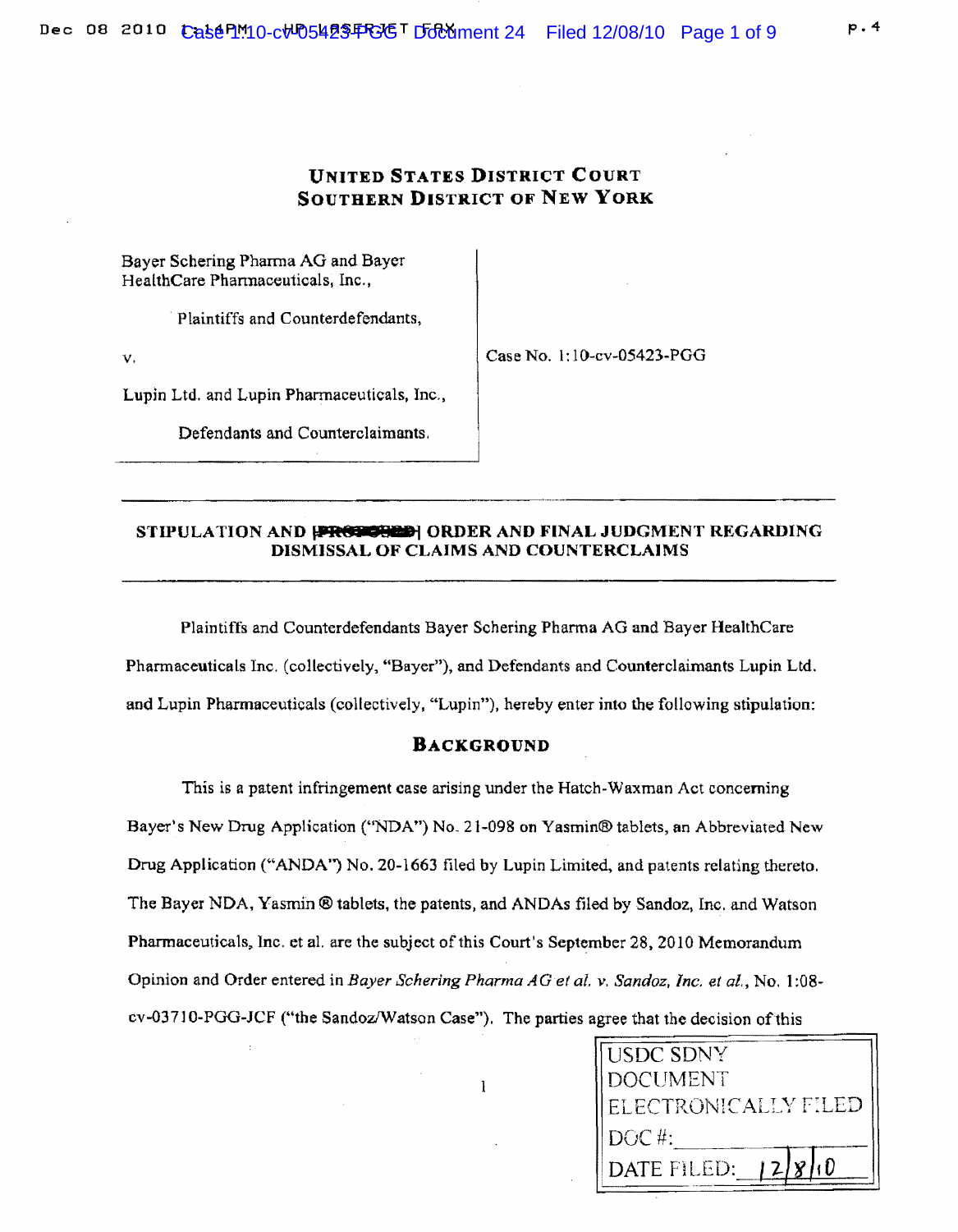Court, embodied in the September 28,2010, Memorandum and Opinion, provides the legal basis for entry of a final judgment in this case, as will be more fully explained herein.

Earlier this year, Lupin Limited submitted ANDA No. 20-1663 ("Lupin's ANDA") under 35 U.S.C. § 355(j) seeking approval for what Bayer describes as "a generic version of Bayer's Yasmin® tablets" for oral contraception. (Doc. 1,  $\P$  31, 32.) In connection with the filing of its ANDA, Lupin Limited, on June 2, 2010, sent a statutorily-required ANDA notice letter to Bayer. (Doc. 10,  $\P$  62.) This letter, which included an Offer of Confidential Access to the Lupin ANDA, advised Bayer, *inter alia,* that the Lupin ANDA included Paragraph IV certifications relative to three patents listed in the U.S. Food and Drug Administration's ("FDA") "Approved Drug Products with Therapeutic Equivalence Evaluations" ("Orange Book") for Yasmin®: U.S. Patents 5,569,652 ("the '652 patent"); 6,787,531 ("the '531 patent"); and 6,933,395 ("the '395 patent"). (Doc. 1,  $\P$  33; Doc. 10,  $\P$  $\P$  33, 70, 71.) These certifications asserted that each patent is invalid, unenforceable, and/or will not be infringed by the manufacture, use or sale ofthe products described in the Lupin ANDA. (Doc. 10,  $\sqrt{62}$ .)

On July 15,2010, and in response to its receipt ofLupin's ANDA notice letter, Bayer filed the instant patent infringement suit against Lupin. (Doc. I.) In its Complaint, Bayer alleges that Lupin's ANDA seeks permission from the FDA to market a generic version of Bayer's oral contraceptive tablet product, Yasmin®. (Doc. 1.,  $\sqrt{31}$ ) More specifically, Bayer alleges that Lupin's filing of its ANDA constituted an act of infringement of the '652 patent, and that Lupin's manufacture, use, importation, offer for sale and/or sale, or inducement thereof, of the products described in Lupin's ANDA will infringe or induce infringement of the '652 patent. (Doc. I,  $\P$ ] 35, 37, 39.) Bayer has not, and has agreed that it will not, assert the '395 patent against Lupin. (Doc. 1; Doc. 10,  $\sqrt{\%}$  50, 68, 69; Statement of Nonliability and Covenant Not to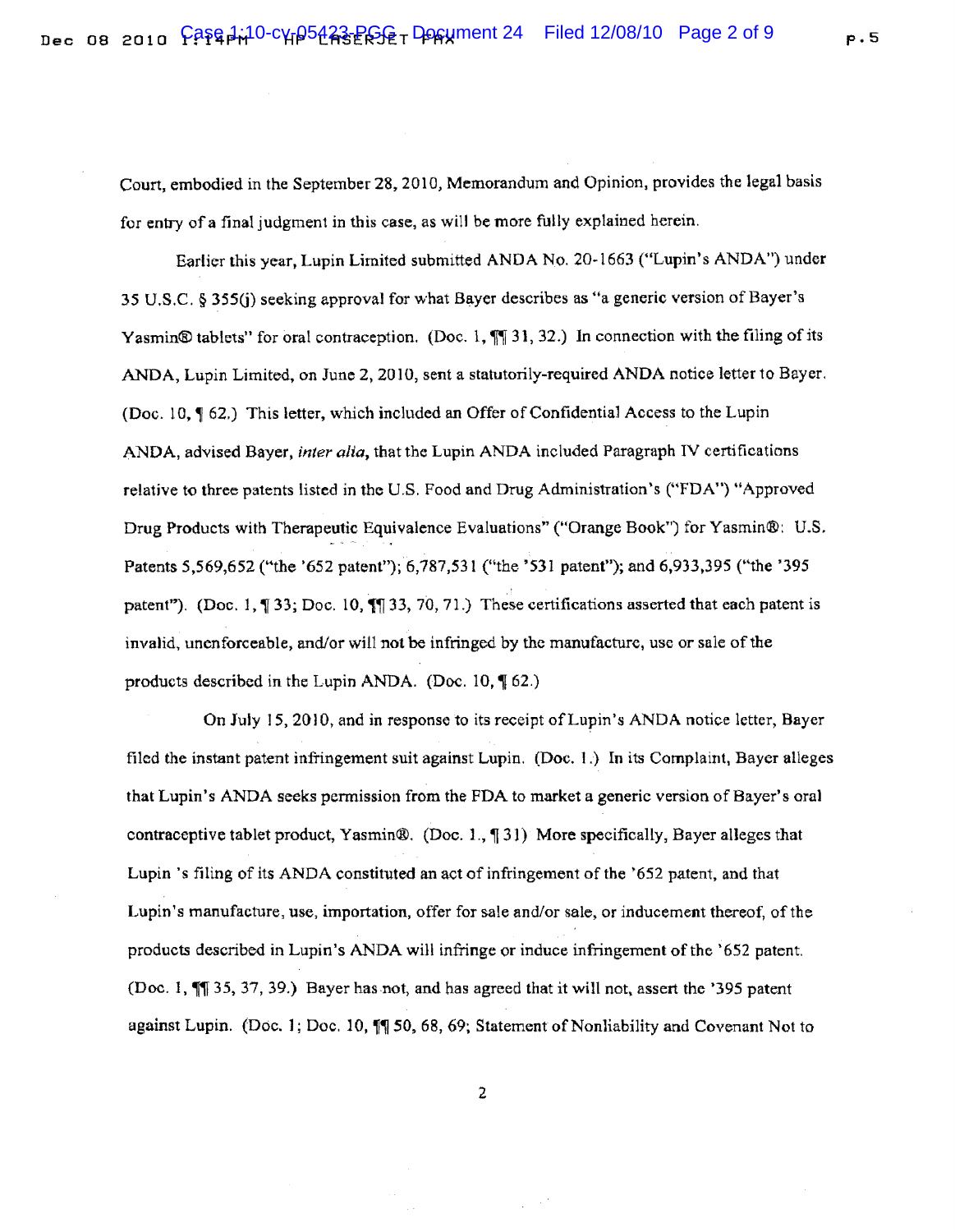Sue Regarding U.S. Patent No. 6,933,395 (filed concurrently with this Stipulation).) Bayer has not asserted against Lupin any action or claim related to the '531 patent.

Lupin answered Bayer's Complaint on September 27, 2010, denying Bayer's infringement allegations. In addition, Lupin Limited asserted counterclaims seeking, *inter alia,* a judgment of invalidity and noninfringement relative to the '652 patent as well as to another Bayer patent, the '395 patent. (Doc. 10,  $\sqrt{\frac{10}{13}}$  37, 49, 52 and 54-86.)

Bayer previously filed suit against other companies regarding generic Yasmin® and the '652 patent. Specifically, on April 18, 2008, Bayer filed the Sandoz/Watson Case in this Court. (Docket No. 1 ;08-cv-0371O-PGG-JeF.) The Sandoz/Watson case is a Hatch-Waxman Act patent infringement suit against Sandoz, Inc. ("Sandoz"), as well as Watson Laboratories, Inc. and Watson Pharmaceuticals, Inc. (collectively, "Watson"), alleging that Sandoz and Watson had filed ANDAs seeking permission from the FDA to market generic versions of Yasmin®. (Doc. 10, ¶ 73; Doc. 1, Sandoz/Watson Case.) Bayer alleged in the Sandoz/Watson Case that Watson's and Sandoz's conduct infringed or would induce infringement of the '652 patent. (Id.)

On September 28, 2010, and in response to a motion brought by Sandoz and Watson under FED. R. Cry. P. 12(c), this Court issued a Memorandum Opinion and Order dismissing Bayer's Complaint in the Sandoz/Watson Case with prejudice. (Docs. 78, 161, Sandoz/Watson Case.) In dismissing the Complaint, the Court considered, *inter alia.* the '652 patent (attached as an exhibit to the Sandoz/Watson Complaint, Doc. 1, Exh. 1); the FDA-approved labeling for Yasmin® (Exhibit B to Doc. 78 in the Sandoz/Watson Case; Doc. 1, 11 29, 30); the FDA Approval Letter for the NDA Bayer submitted in connection with Yasmin® (Exhibit C to Doc. 78, Sandoz/Watson Case; Doc. 1,  $\parallel$  29); the parties briefs and attached exhibits; and the proposed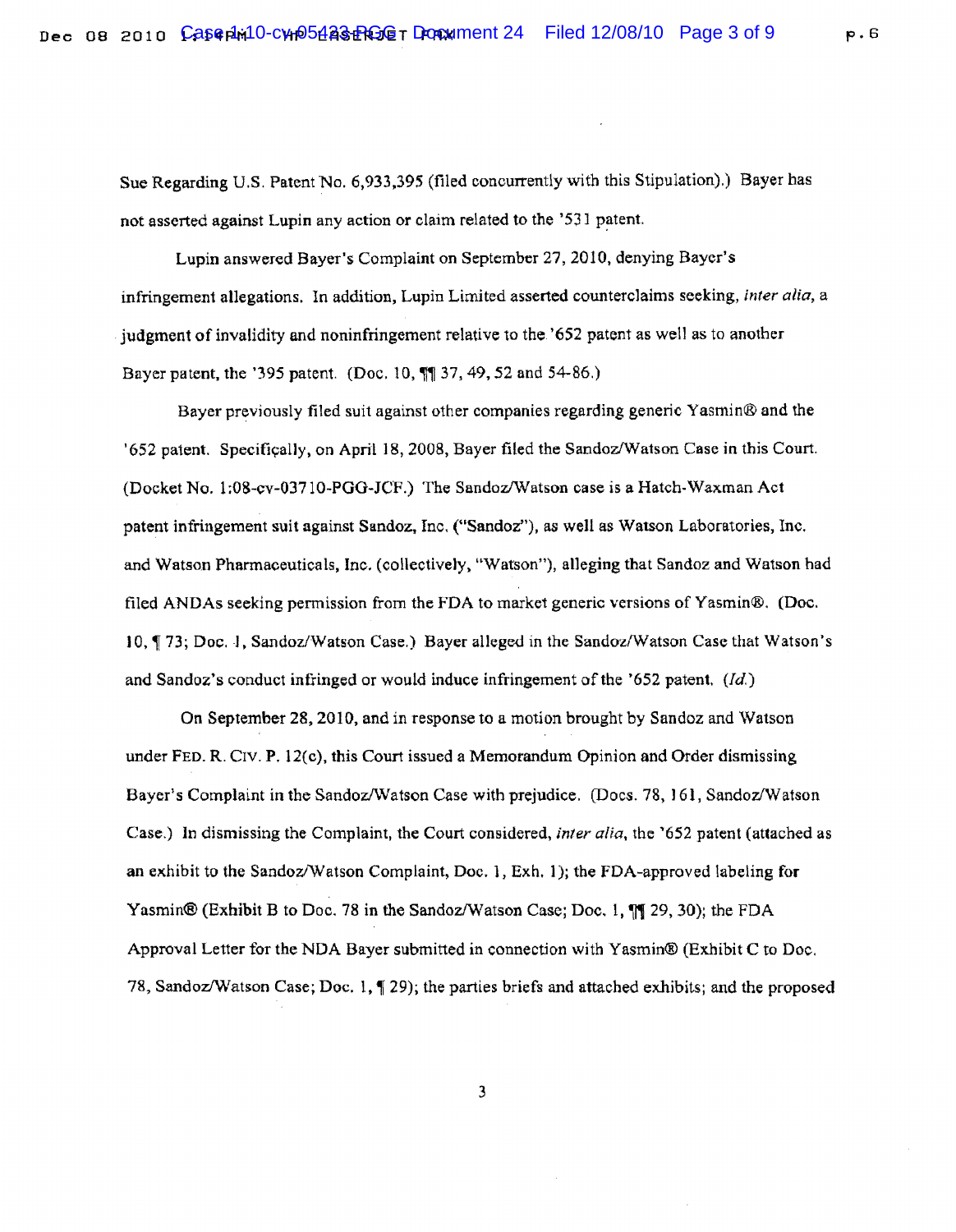labels submitted to the FDA by Watson and Sandoz in connection with their ANDA filings (Exhibit D to Doc. 78, Sandoz/Watson Case; Doc. 10, 173).

Bayer disagrees with the Court's opinion and intends to seek review before the United States Court of Appeals for the Federal Circuit and, if necessary. the United States Supreme Court.

### **STIPULATIONS**

The parties recognize that the factual and legal bases of Bayer's claim for patent infringement in the Sandoz/Watson Case are substantially the same as those present in the instant action and seek to avoid unnecessary motion practice and discovery. As a result, the parties stipulate as follows:

] . The parties stipulate that the alleged basis for infringement in this matter is the same as the alleged basis for infringement asserted by Bayer in the Sandoz/Watson Case, with the exception that, in this action, it is Lupin that has filed an ANDA, which ANDA includes a proposed label for the drug product submitted for FDA approval (as well as a comparison of Lupin's proposed label with the Yasmin® label), submitted hereto as Exhibits A and B. respectively. Based on the Court's ruling dismissing Bayer's Complaint in the Sandoz/Watson Case, all briefing and orders related to that ruling, the Complaint and Answer and Counterclaims filed in this action, and the Lupin ANDA's proposed label (attached hereto as Exhibit A), the parties further agree the holdings in the Court's previous ruling require dismissal of Bayer's Complaint in the instant action, and entry of final judgment. Bayer makes this stipulation while expressly disagreeing with the content of the Court's ruling and does so simply to expedite the disposition ofthis case so that an appeal may be immediately taken. Lupin enters this stipulation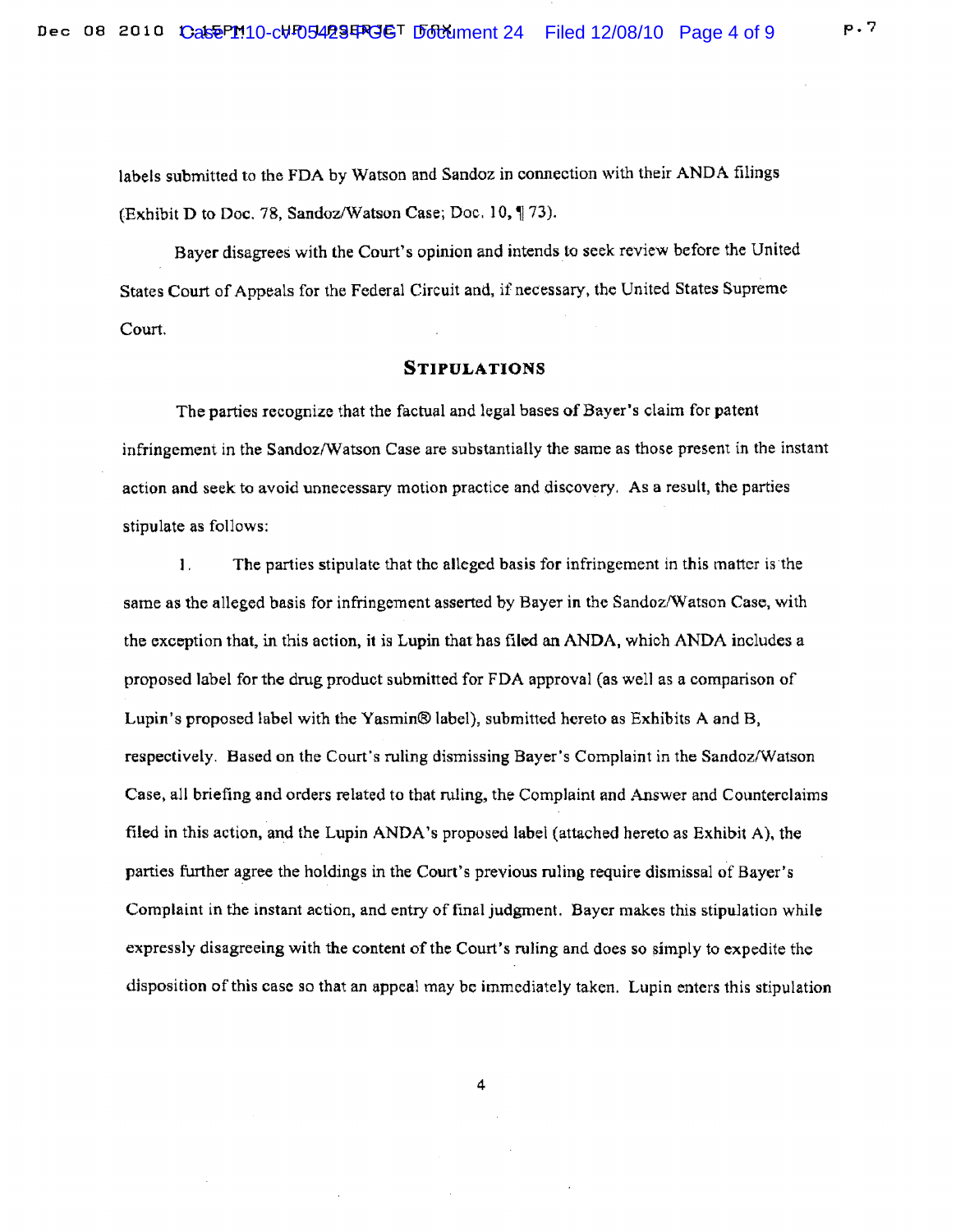with the understanding that Bayer is not waiving any appellate rights in this matter or in the Sandoz/Watson Case.

2. The parties further stipulate that all documents referenced herein and in the Court's September 28, 2010, Memorandum Opinion and Order are incorporated by reference and constitute part of the record in this action, and further stipulate and request that the final judgment entered in this matter should expressly enter into the record of this action, for all purposes, all briefing, declarations. exhibits, orders, memoranda and other documents filed or otherwise submitted to the Court in the Sandoz/Watson Case.

3. Lupin further agrees that the First and Second Counts included as part of its Counterclaims in this action, which relate solely to the '652 patent, shall be dismissed without prejudice. In the event that the Federal Circuit or Supreme Coun reverses or vacates aU or part of this Court's final judgment in favor of Lupin in this matter, or a final or partial judgment in favor of Watson or Sandoz in the Sandoz/Watson Case, the parties expressly agree that Lupin shall be pennitted to re-plead and re-assert the First and Second Counts included as part of its Counterclaims, as well as its Affirmative Defenses and any other defenses or counterclaims Lupin may have relative to the '652 patent.

4, Bayer has issued a statement of non-liability and covenant not-to-sue Lupin for infringement of the '395 patent relative to Lupin's ANDA No. 20-1663, a copy of which is filed concurrently with this stipulation. Based on this covenant not-to-sue, Lupin stipulates that the Third and Fourth Counts included as part of its Counterclaims in this action shall be dismissed without prejudice relative to Lupin's ANDA No. 20-1663.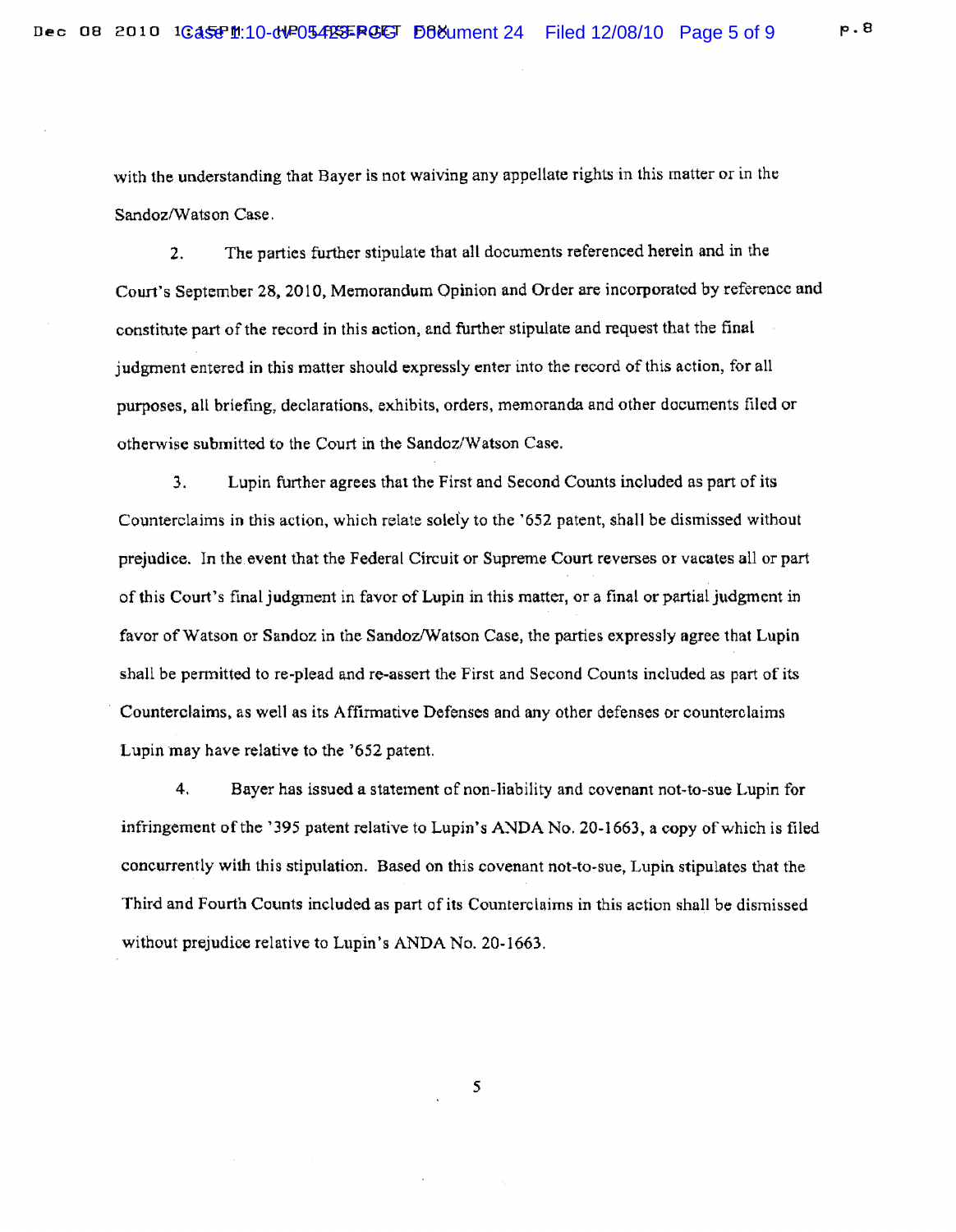5 The foregoing stipuhttions dispose of all claims. and counterclaims in this case, and it is respectfully requested that the Court enter a final judgment in this action.  $A$  [Proposed] Final Judgment accompanies this stipulation.

IT IS SO STIPULATED:

Dated: December 8, 20 J0

l

Peter B. Bensinger, Jr. (PB-1671) Adam K. Mortara (pro hac vice) Paul J. Skiermont (pro hac vice) Sundeep K. Addy (pro hac vice) Matthew R. Ford (pro hac vice) BARTLlT BECK BERMAN PALENCHAR & SCOTT LLP 54 West Hubbard Street Chicago, Illinois 60654

Bradford J. Badke (BB-1335) Jeanne C. Curtis (JC-4673) Matthew A. Traupman (MT-6786) ROPES & GRAY LLP 1211 Avenue ofthe Americas New York. New York 10036

Attorneys for Bayer Schering Pharma AG and Bayer HealthCare Pharmaceuticals *Inc.* 

/ ,.' Robert F. Green (pro hac vice)

Christopher T. Griffith (pro hac vice) Salim A. Hasan (pro hac vice) Kate M Lcs¢iotto (pro hac vice) LEYDIG, VOIT & MAYER, LTD. Two Prudential Plaza 180 N. Stetson Ave., Suite 4900 Chicago, IL 60601-6780

Joseph V. DeMarco (1D-3499) Amin S. Kassam (AK-7860) DEVORE &: DBMARCO, L.L.P. 99 Park Avenue. 16th Floor New York, NY 10016

*Attorneys.!o,. Lupin L,d. and Lupin*  Pharmaceuticals, *Inc.*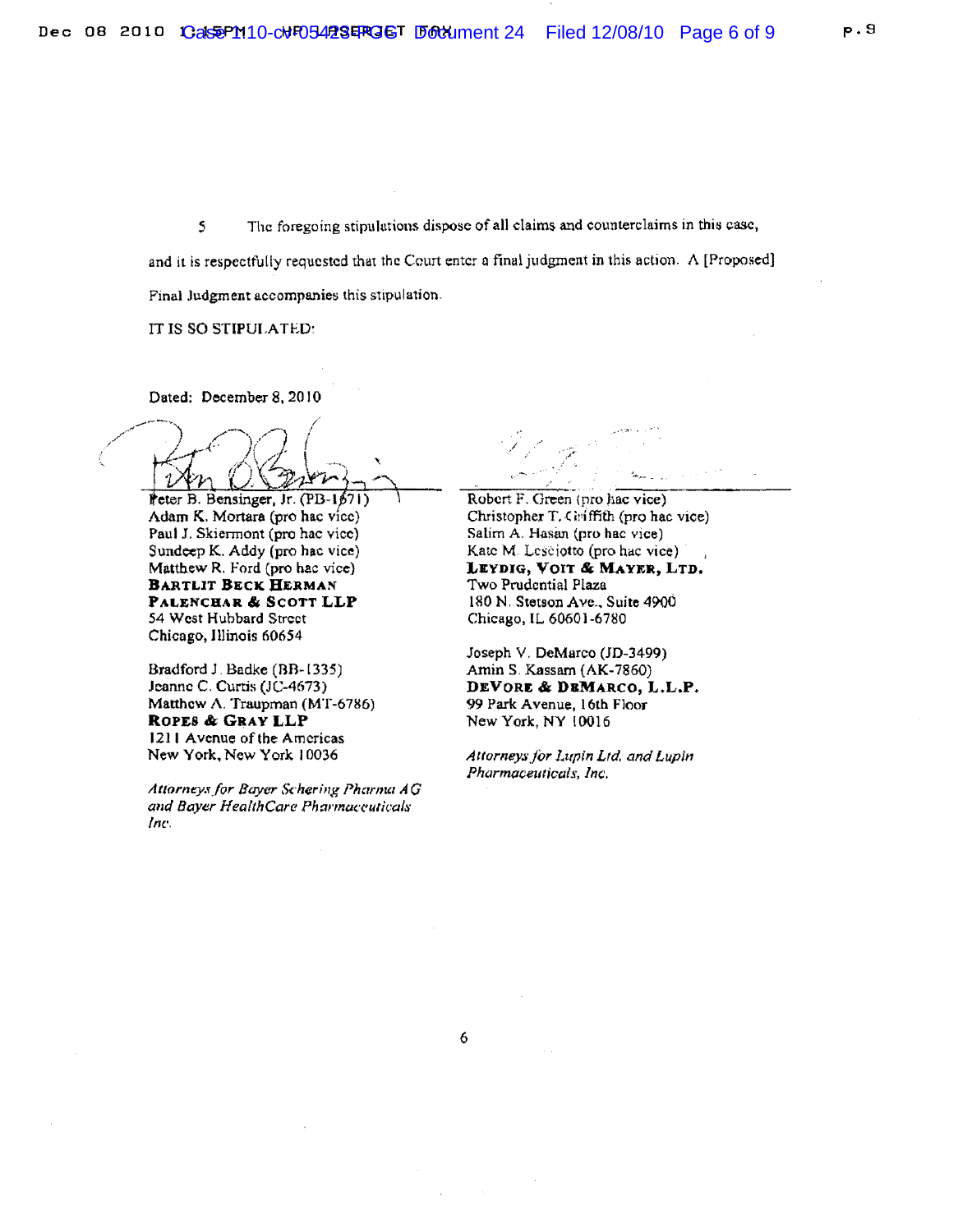#### **1\_8IoB"1 ORDER OF DISMISSAL**

In view ofthe parties' stipulation, and based on the legal reasoning set forth in the Memorandum Opinion and Order dated September 28, 2010, dismissing the Complaint in Civil Action No.1 :08-cv-03710-PGG-JCF ("the Sandoz/Watson Case"),

IT IS HEREBY ORDERED that:

1. Bayer's complaint against Lupin is dismissed WITH PREJUDICE. In dismissing Bayer's Complaint, the Court expressly incorporates and makes part of the record of this case all documents referenced in the foregoing stipulation and in this Court's September 28,2010, Memorandum Opinion and Order, as well as all briefing, declarations, exhibits, memoranda, rulings and other documents filed, submitted or otherwise considered by this Court in the Sandoz/Watson Case. This dismissal is made without any prejudice to Bayer's right to appeal a final judgment entered in this matter or any final or partial judgment in the Sandoz/Watson Case.

2. Lupin Limited's First and Second Counts included in its Counterclaims are. dismissed WITHOUT PREJUDICE. In the event that the Federal Circuit or Supreme Court reverses or vacates all or part of this Court's final judgment in favor of Lupin in this matter or this Court's final or partial judgment in favor of Watson or Sandoz in the Sandoz/Watson Case, Lupin shall be permitted to re-plead and re-assert its First and Second Counts included as part of its Counterclaims, as well as its Affinnative Defenses and any other defenses or counterclaims Lupin may have relative to the '652 patent.

3. Lupin's Third and Fourth Counts included as part of its Counterclaims are dismissed WITHOUT PREJUDICE.

4. Each party shall bear its own costs and attorneys' fees.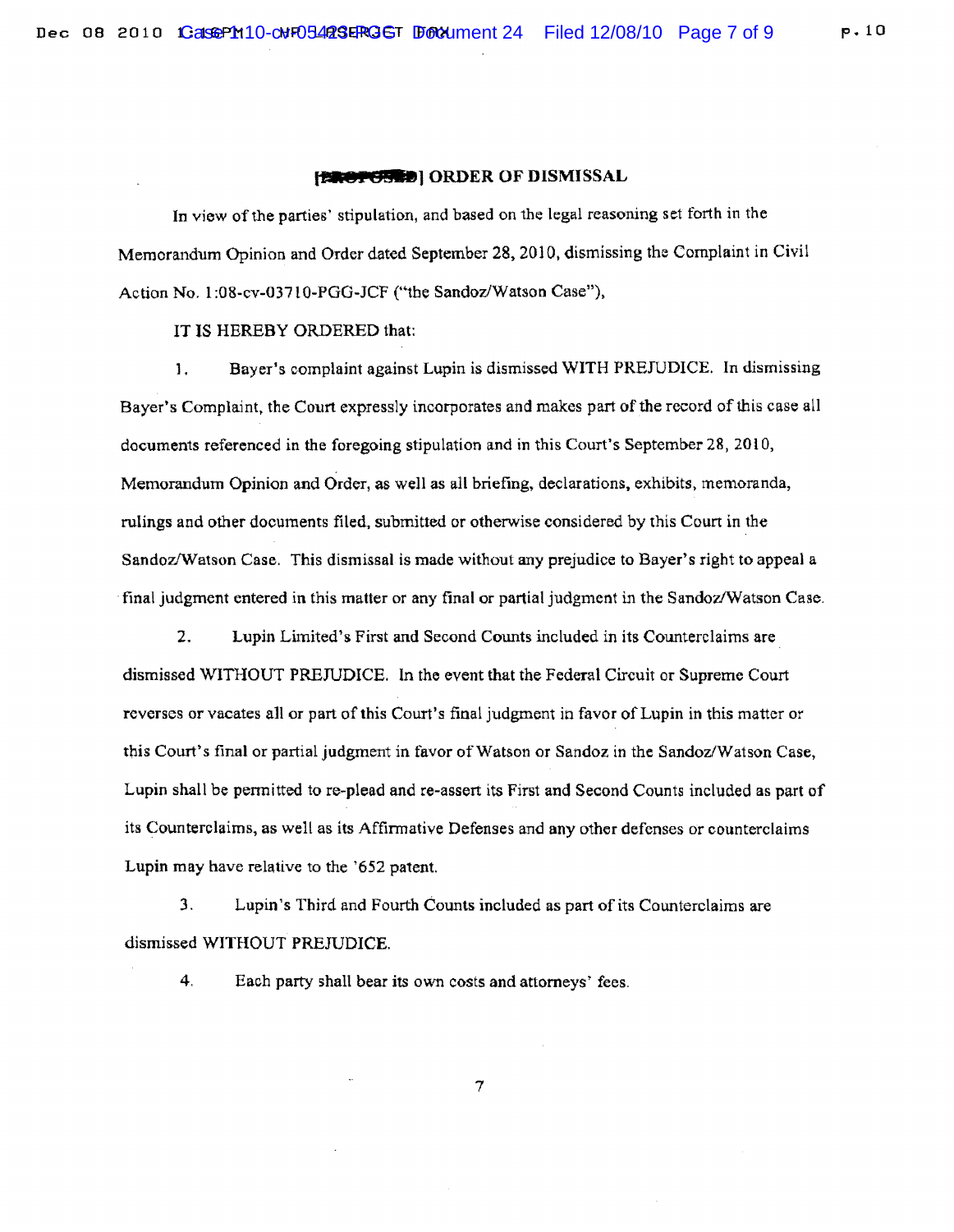Date: <u>Dec. 8, 2010</u>

 $\sim$ 

 $\mathcal{A}(\mathcal{A})$  and  $\mathcal{A}(\mathcal{A})$ 

Paul G. Gardephe, U.S.D.J.